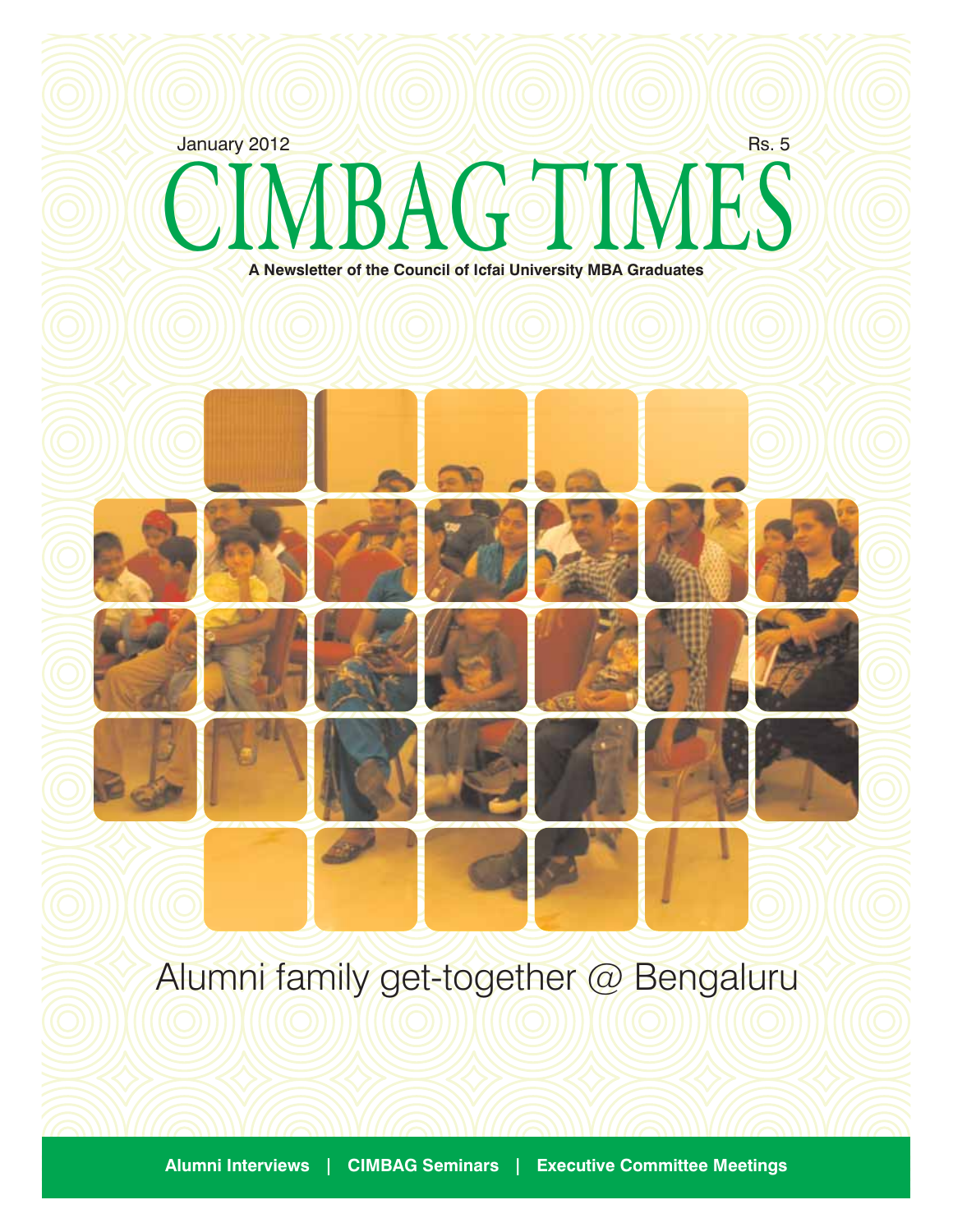### **A Step Forward**

"We must always change, renew, rejuvenate ourselves, otherwise we harden."

All through our lives we see winds of change around us. It may blow with force or it may be as soft and cool as the morning breeze. Change is 'inevitable' and we should not try to resist it, for, change is always better for us in some form or the other. We may be able to see the goodness sometimes instantly and at times we see its benefits only over a period of time. In other words, change is nothing but the law of nature. We must learn to accept change and in fact look for it around us to embrace it and reinvent ourselves.

In order to look around for opportunities for a change, we should keep our eyes and ears open, be adventurous in exploring something new, look for opportunities where we get to meet others in this world. We should look for opportunities where we not only can exchange and showcase our knowledge, ideas and experiences, but also be able to make a difference in the lives of others.

In this context, CIMBAG TIMES indeed is a wonderful platform for the alumni to meet, share, explore, discover, stay tuned with friends, enjoy and celebrate moments of life and also make a difference.

CIMBAG chapters have always organized exciting reunions, meetings, seminars and much more, and will continue to do so in the future too. The CIMBAG TIMES is a lovely newsletter to showcase our alumni and their achievements in life.

In this issue of the CIMBAG Times we have interviews of some CIMBAG Members, their news and views, happy moments, career moves and coverage on all other alumni events. We hope you will enjoy reading this issue and continue communicating with us regularly through mails and through participation in alumni meets.

Wish you good luck and a happy new year!

**Syed H Maqsood** Consulting Editor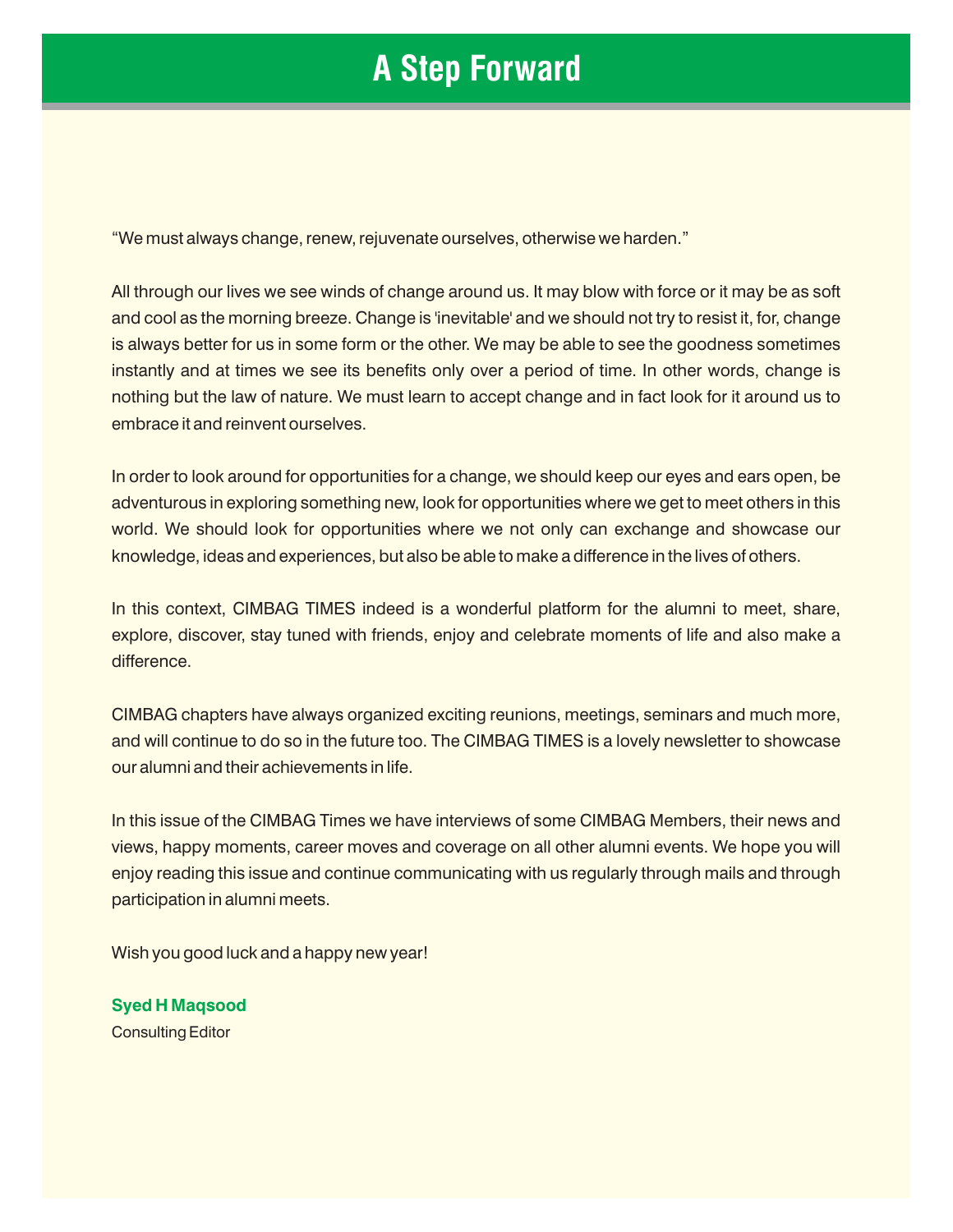# CIMBAG TIMES

**A Magazine of The Council of Icfai University MBA Graduates**

Vol.III No.3 Jan 2012

**Editor** E N Murthy

**Consulting Editor** Syed H Maqsood

**Editorial Team**  M. Swathi A. Raghu

**Director (Production)** H Sitaram

Printed at M/s. ICIT Software Center Pvt. Ltd. # Plot 165 & 166 P, Phase - V, IDA, Jeedimetla, Hyderabad – 500055, Andhra Pradesh and published on behalf of IUP Publications, #23, Nagarjuna Hills, Punjagutta, Hyderabad – 500 082, Andhra Pradesh. Editor: E N Murthy

© *All rights reserved. No part of this publication may be reproduced or copied in any form or by any means without prior written permission.*

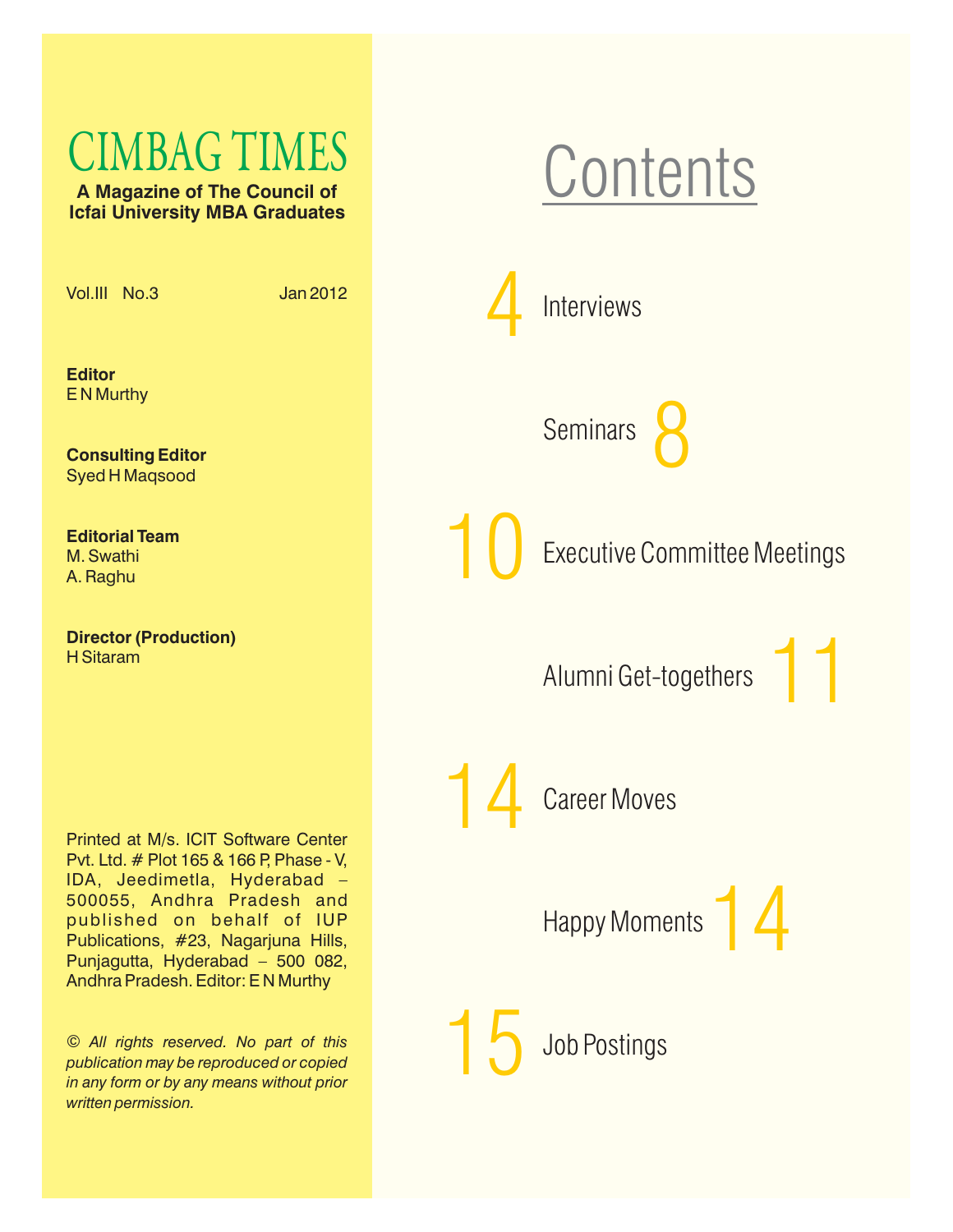

Deputy General Manager – true key to success & happi-

#### Tell us something about yourself and your family

I'm a sports lover, a fitness realizing one's dreams. It is collectively, I try to make time enthusiast, a believer of subjective and depends on for my family; just the way I discipline and fairness, what your aspirations are, manage my work bound besides a 'family man'. Few For some it lies in designa- duties. It's all about underpassions include reading, tions, for some it lies in power standing the importance of making friends, chess and & position, and for some it's both sides of the coin. playing with my children. I've all about doing what you love always followed a balanced and doing it in a great manapproach in life, given the ner. The most successful fact that life is full of options people in the world remain<br>and today one needs to don those who are firmly several hats at the same children, Gym helps me<br>time. Besides a loving high and a clear vision driven relax. Rather than calling<br>mother my family consists of by purpose them hobbies. I would say mother, my family consists of them hobbies, I would say<br>two cute naughty boys Keval these are things that I enjoy<br>& Pulse and my better half Can you share with us your doing and try to take time out & Pulse, and my better half  $\alpha$  Can you share with us your doing doing and the case our lovely and the success? Kajal – who rules our lovely world.

father, a dutiful son and a without passion and drive; things in a logical and analyt-<br>resourceful colleague. The inthe journey to success in cal manner. It has strengthresourceful colleague. and in the journey to success

### **Interview**

believe in materialistic can demoralize the bravest note, I've always believed in going. over-delivering and underpromising. Expectation **Mr. Amit Navin Thakkar**,MBA Management I believe is the

### to you?

As I've mentioned before, spending time with family or success is nothing but just planning a vacation what your aspirations are. manage my work bound & position, and for some it's both sides of the coin. those who are firmly Reading, Play with my<br>grounded with head held children, Gym helps me

#### Can you share with us your mantra for success?

Passion, devotion and belief What have been your **the state of the system of the system of the system of the verter system** what have been your greatest accomplishments? matters when you have this your career? combination. No great feat<br>I have tried to be a good has ever been achieved It has helped looking at <br>I have tried to be a good has ever been achieved It has helped looking at<br>father, a dutiful son and a without passion an Besides these, I really don't comes many obstacles that ened my basic concepts of

achievements. Success men- which is where 'self comes through fairness and belief' comes to play. Never passion – and I wouldn't lose your vision and never label them as 'accomplish- give up on self-belief – these ments'. On a professional are the things that keep one

### How do you balance work and family life?

Business Unit Head (Data) ness. The manage profes-TATA Tele Services Ltd.<br>
Mhat is success according a point to manage family life in Ahmedabad Ahmedabad **point to manage family life in** Moral is success according point to manage family life in a professional manner. Be it giving time for children, or

#### What are your hobbies and leisure pursuits?

# How has the MBA qualifica-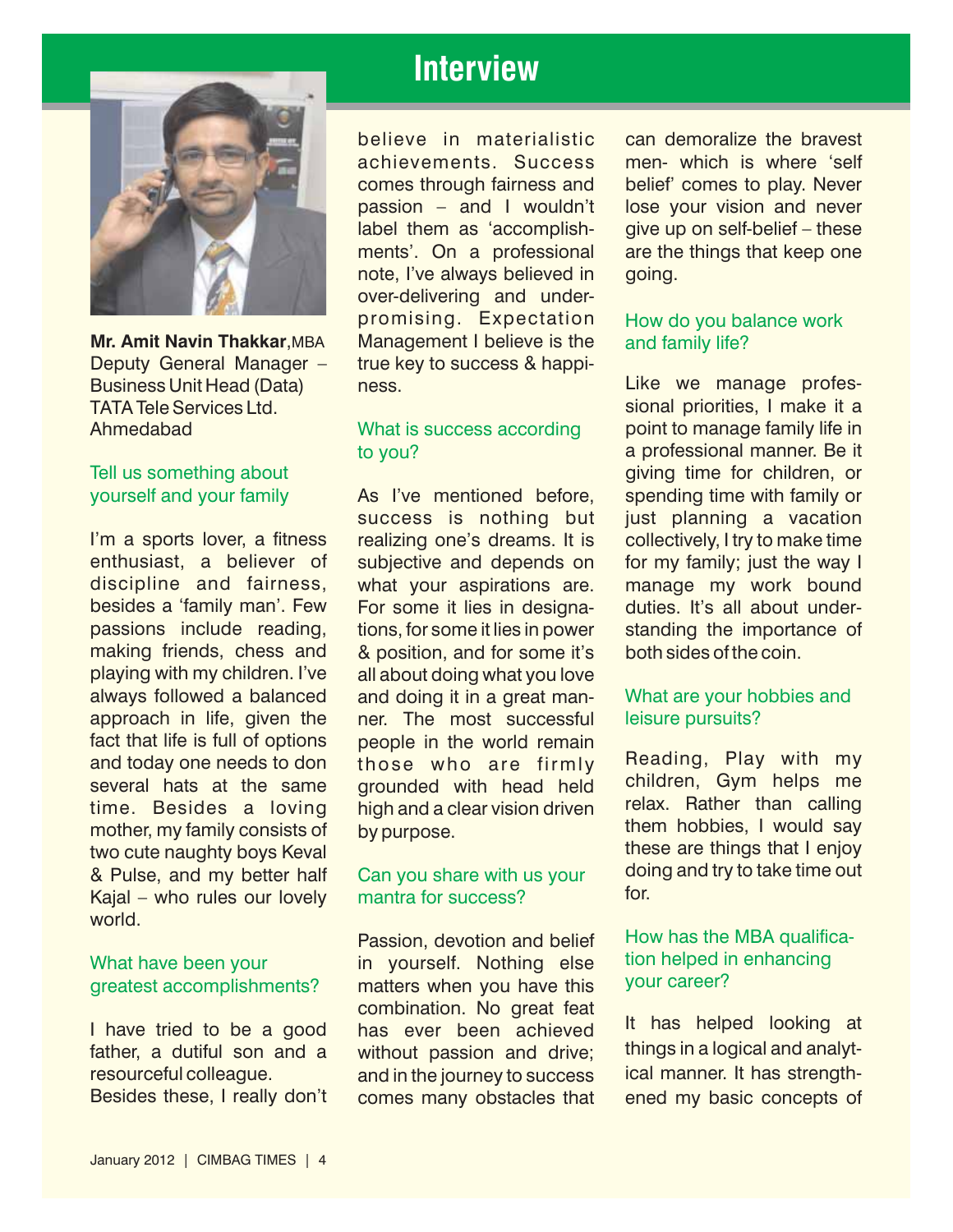business and business belief and stay engaged in career option that one loves. management. It added value achieving what you aspire There's a saying which I to my personality like people for. Also, in today's digital believe in: 'choose a job you management, crisis man- era, remember everyone has love and you'll never have to agement and operations. the same access to informa- work a day in your life'. This understanding has tion. Times will only get more helped me deliver profes- competitive going ahead, so sional excellence in my day never get disturbed or to day life. The state of the intervals of the intervals of the intervals of the intervals of the intervals of the intervals of the intervals of the intervals of the intervals of the intervals of the intervals of the inter

### What would be your advice to young career aspirants?

personal life. The trick is to really think through the never lose sight and self-<br>nossibilities and decide on a

called life. Secondly I would Every experience in your life<br>also like to touch upon the teaches you a lot. So all the also like to touch upon the teaches you a lot. So all the<br>changing landscape today to experiences are unforgettachanging landscape today experiences are unforgetta-<br>that has resulted in multiple ble whether nice or otherthat has resulted in multiple ble whether nice or other-<br>professional options. Gone wise, I must admit that the Always have a vision, a goal professional options. Gone wise. I must admit that the in life – however large or are the days when we had a subjects covered by ICFAI in life – however large or are the days when we had a subjects covered by ICFAI<br>small it may be. Pursue that bandful of career options to University in MBA program handful of career options to with utmost devotion. Life is a look at. Today, with so many are very practical. I can say full of set-backs and barriers, interesting professions to this through my own profesbe it professional life or choose from, one needs to sional experience. possibilities and decide on a

### Share an unforgettable experience with us

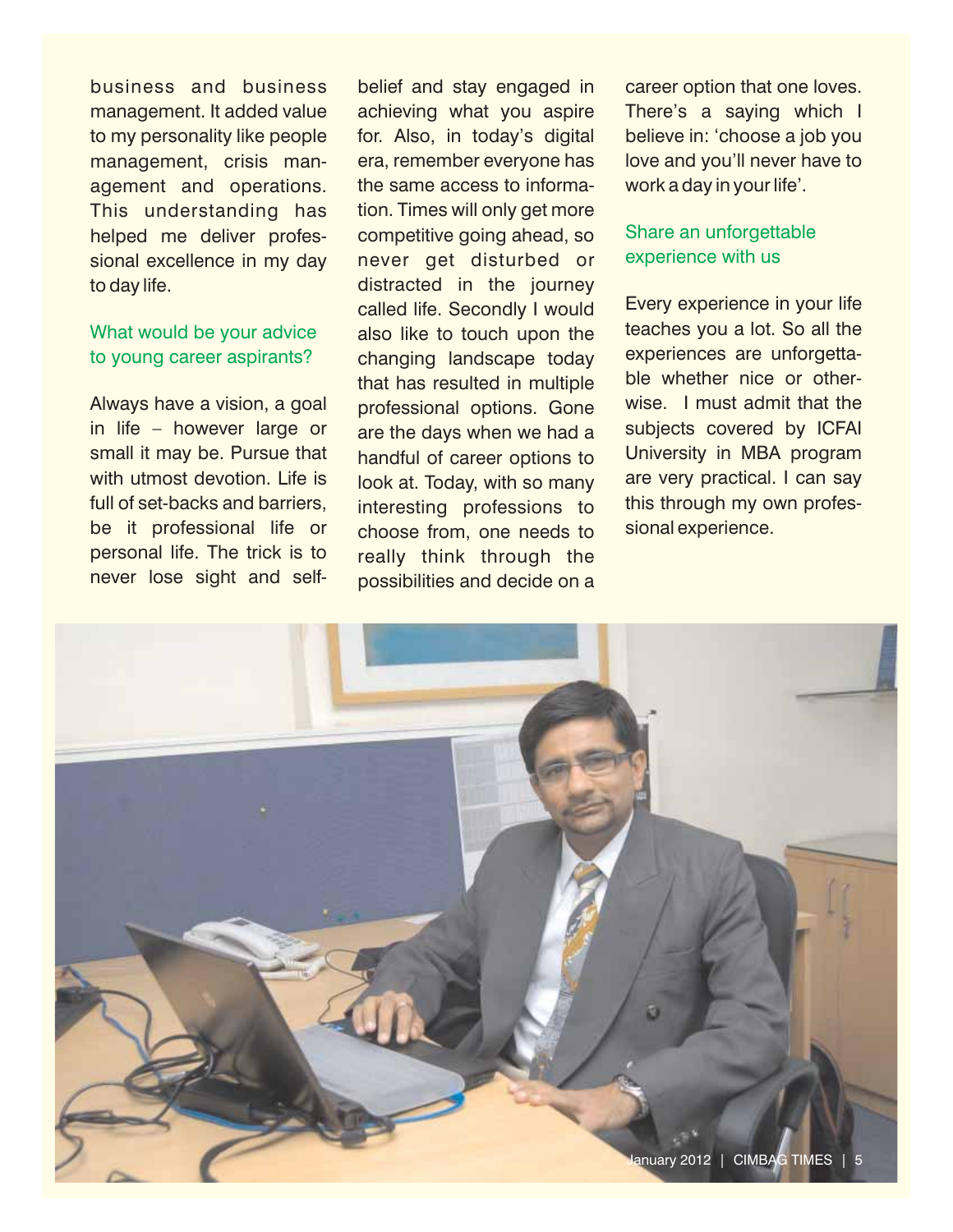### **Interview**

**Ms.Ragesri Choudhury**, MBA Manager & Team Lead ICRA Online Limited **Kolkata** 

#### Tell us something about yourself and your family

I am an MBA as well as a CA, presently working as a Manager and a Team Lead in ICRA Online Limited, a 100% subsidiary of ICRA Limited. I am married to an electronics engineer and having a little son who is 5 years old. In view of the fact medication but nothing was that my grandfather was one helping me out. I was totally<br>of the first 500 CAs in India bed-ridden, for about 8 of the first 500 CAs in India bed-ridden for about 8<br>and my father is also a months Howeyer I believe

## What have been your

of CA and I was also working turn the pages for me while I It is truly very difficult to as an Industrial Trainee In would read despite the manage home and job CESC Limited, all of a agonizing pain. I never gave together as both require<br>sudden in a matter of few up hone I finally recovered equal attention. I have a lot of sudden in a matter of few up hope. I finally recovered equal attention. I have a lot of sudden in a matter of few up hope. I finally recovered equal attention. I have a lot of days I was almost paralyzed and also completed CA as almost paralyzed and also completed CA as parents as well as from my in-<br>by a massive attack of well as MBA at once!! I think parents as well as from my inarthritis. I was undergoing that this is my greatest laws which keeps me going. I physiotherapy and other accomplishment!



and my father is also a months. However I believe Success in my opinion is practicing CA, it was that God supplements every achieving the most desired practicing CA, it was<br>expected that I would follow<br>their footsteps. I did that but<br>wished to acquire an make use of my time by<br>additional qualification as the<br>pursuit for knowledge in me<br>was still alive, and what could<br>be book in front of my eyes or prop me up in front of a low stool placed on my bed and When I was in the final stage put the book on it as well as greatest accomplishments? prop me up in front of a low How do you balance work

What is success according to you?

### Can you share with us your mantra for success?

### and family life?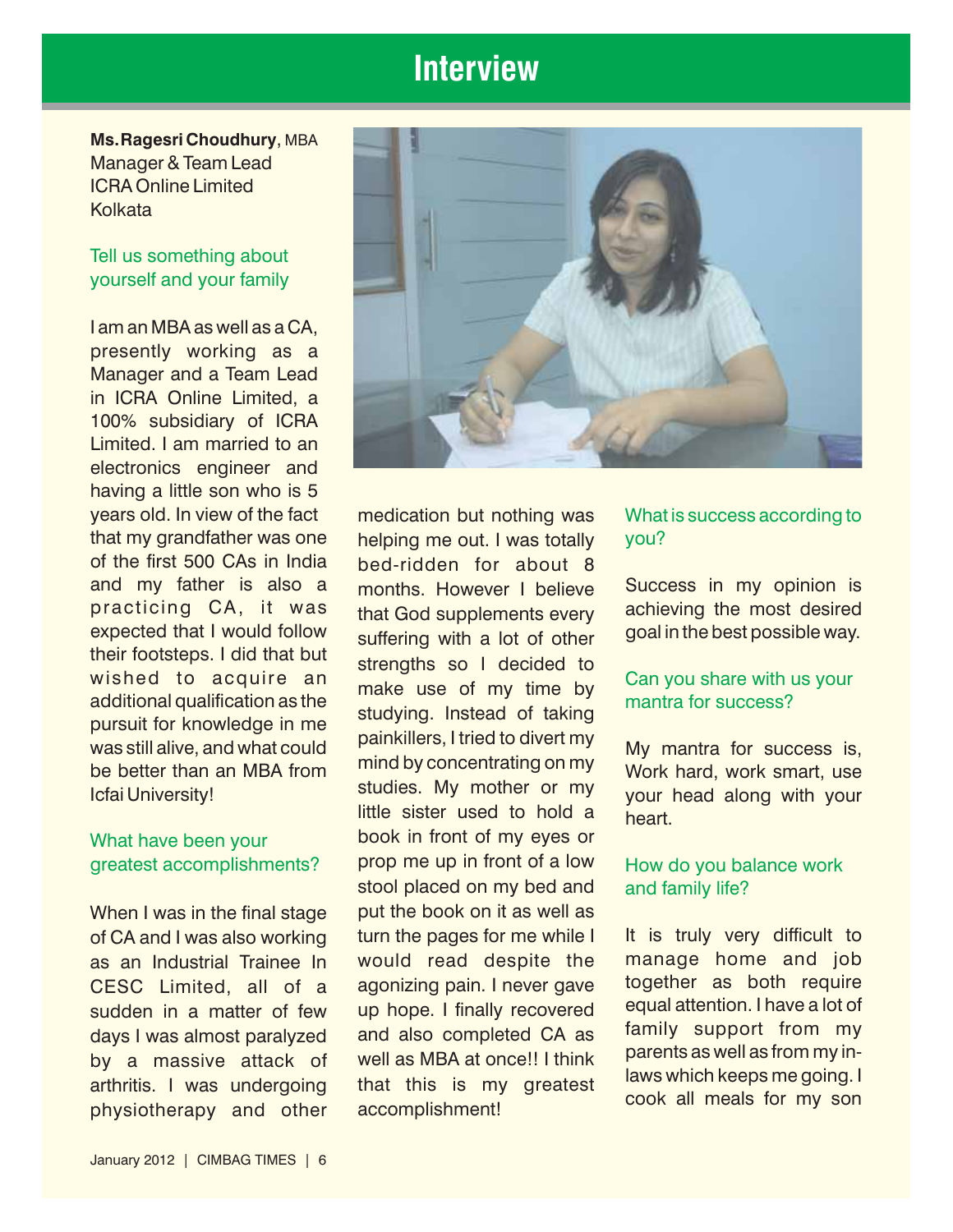### What are your hobbies and leisure pursuits?

music-oriented. My mother acquired knowledge into convince you better than was a professional singer practice. So my advice to yourself. By implanting the (she had to leave her career career aspirants would be conviction in my mind that I to make those of me and my that you should not merely can do it, I restored my cool sister). My sister is primarily a learn, but also think, and could actually solve danseuse though she holds understand and apply. This most of the problems. The an M.Sc and has completed will make you sail through all happy ending was that I had GNIIT. Music being in my exams, interviews and on- scored the highest marks in genetic orientation, I love to the-job problems. That paper! sing and also listen to music. I also enjoy reading storybooks and writing stories and poetries. A<br>Couple of my writings have Couple of my writings have It was time for my MBA<br>been published in news- exams and my workload at papers and magazines.<br>the job-front was extreme. I

### How has the MBA qualification helped in enhancing your career?

assisted me to climb the And then it was the D-day. I corporate rungs as it has an was in the hall, but when the corporate rungs as it has an added feather to my cap. paper arrived I was Basically the added astounded to find that it was qualification provides an a paper on Financial edge over the others.

early morning, wake him up, Studying MBA has also stood up to complain, but a and make him take a bath, helped me to improve my job look at my admit card feed him, send him to school performance by applying the confirmed that I had actually and then go to office with my different management mixed up the date of the husband. Again after I return principles learnt from the exam in my fixation to clear from office I sit with my son course. Marketing Management! I

## to young career aspirants?

study that not only bestows candidate, I settled down. I you with another qualifica- looked into the paper and tion, but also builds your started telling myself that I thought process and mental can crack it. Later on I Our family has always been framework to apply the realized that no one can

#### Share an unforgettable experience with us.

was terribly scared of a paper on Marketing Management and was practically spending the time squeezed out of my reduced sleeping hours to The MBA qualification has mug up as much as possible.

for his homework, play with the contract of the did not even have a him, feed him etc. So it is What would be your advice calculator and started to really a tight schedule and to young career aspirants? panic. Finally when I time management is crucial managed to borrow a for me. Management is a field of calculator from another

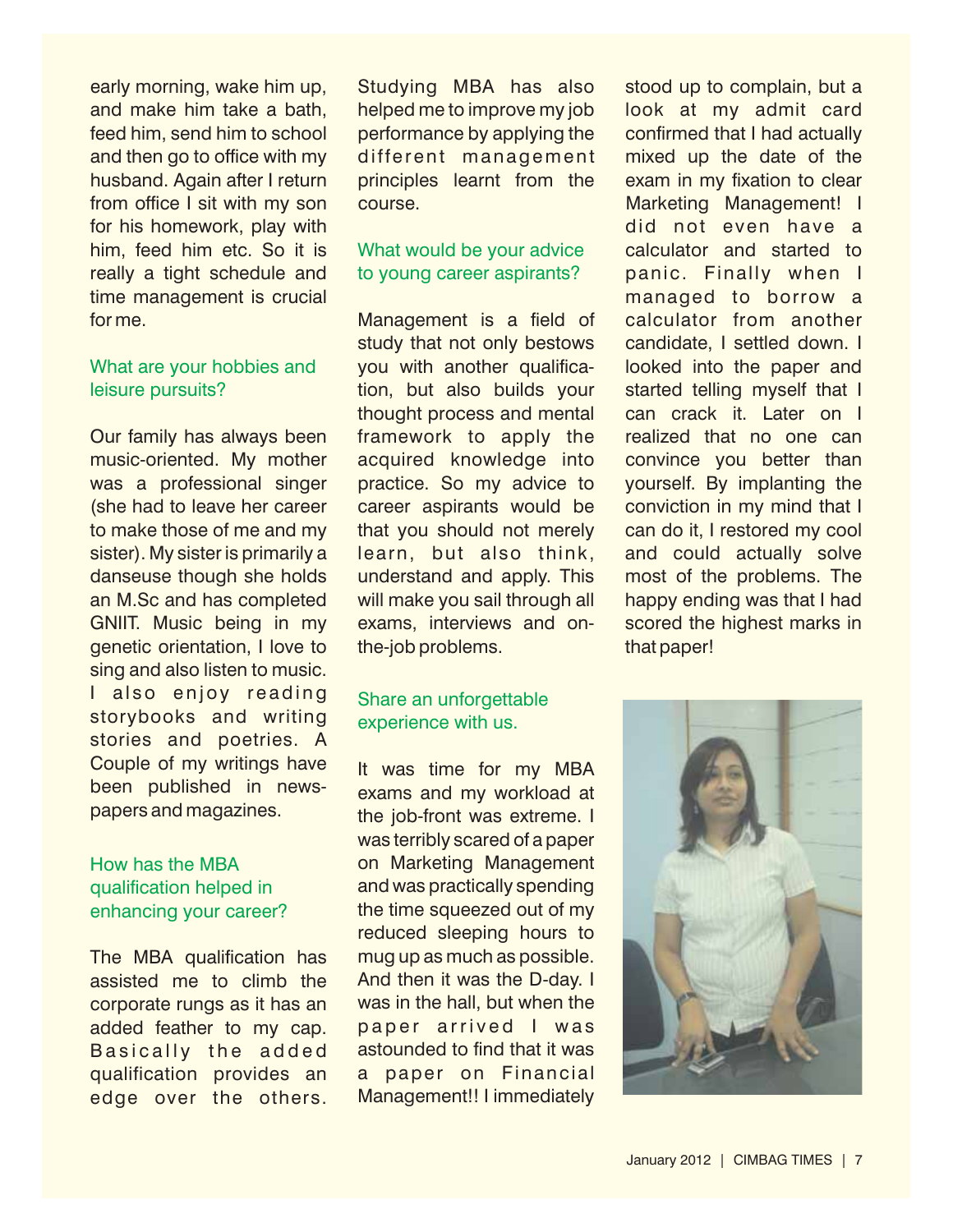### **Seminars**



Seminar on "Brand Building - Orientation & Insights", Speaker Mr. V Mukunda Sarma, MBA, Program Executive, All India Radio receiving a memento from **Mr. Sameer Kumar Gupta** V.P. CIMBAG, New Delhi chapter



Speaker **Mr. Hitesh Motwani** in an Expert's Talk on "Social Media Tools for Career Development"



Expert's Talk on "Managing Organizational Politics" by **Prof. Manas Chakravarty** Associate Dean - ICFAI University Group



Seminar on "Management Lessons from Bhagavad Gita" by **Brahmachari Arthavana Chaitanya**



Speakers **Mr. Vishal Kumar & Mr. V T Krishna** at a seminar on "Investments - Traditional and Alternative Assets"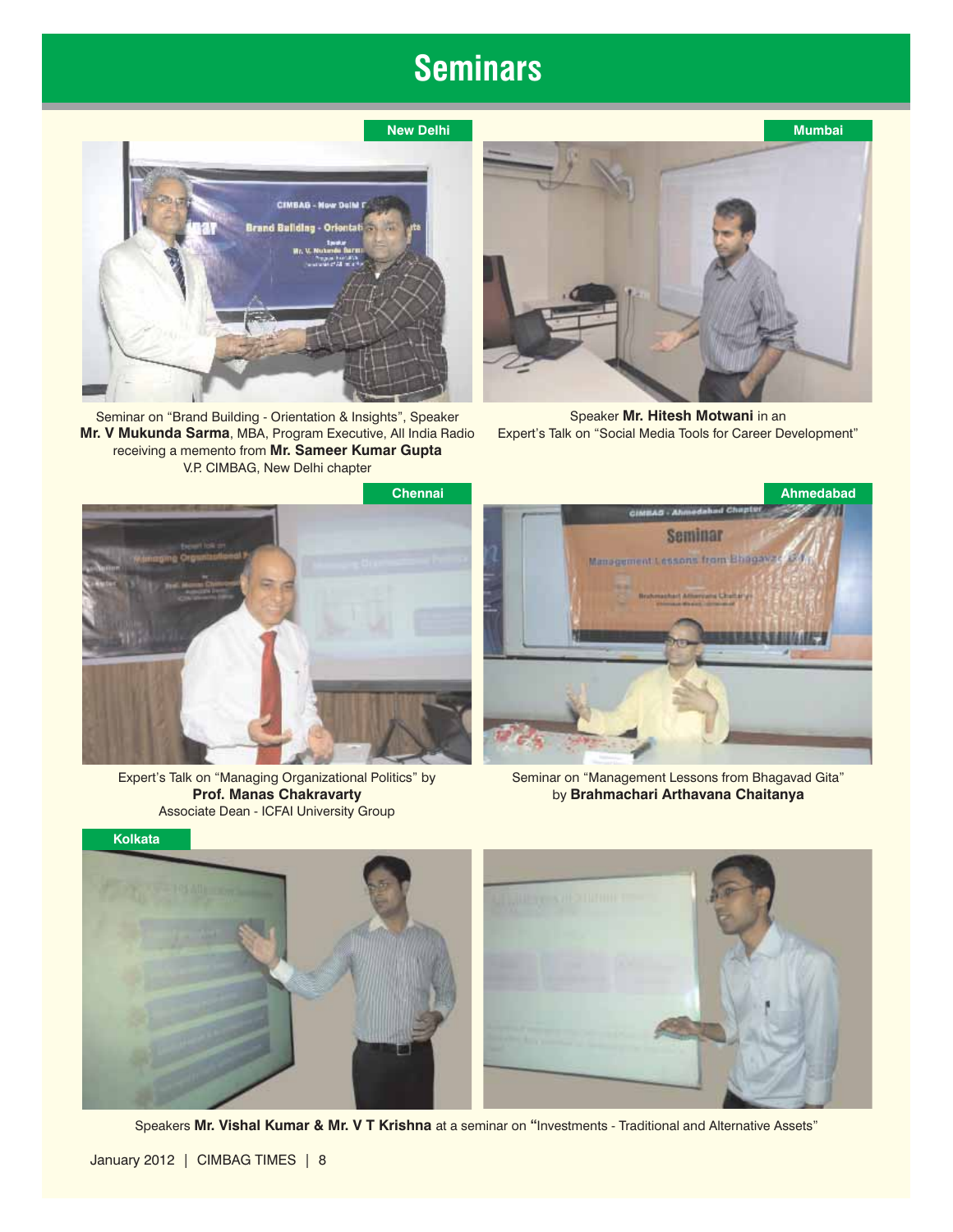

Expert's Talk on Financial Control for Delivery Executives **Ms. Renu L Rajani**, CFA General Manager - IBM Global Services, Bengaluru

CIMBAG Bengaluru Chapter organized an Expert's Talk on "Financial Control for Delivery Executives". Mrs. Renu L Rajani, CFA, General Manager with IBM was the Speaker. She said that today most organizations function in project-based structure where each project is organized as an entity with independent financial accountability. Financial Responsibility and Accountability of a Delivery Project Executive (DPE) in this environment is similar to that of a Chief Executive of a company supported by a Chief Financial Officer to plan and control financial matters of the organization.

She threw some light on the IBM's CFO survey 2010. World-wide CFOs (across industries / sectors) cited key changes in Industry over next 3 years. These changes would also elevate role of finance in driving decisions across the enterprise. DPEs hold financial responsibility for their projects, should relate to these trends and drive cost reductions, better decision making, transparency of project operations, drive demand growth with satisfactory projects, attract and retain talent and exercise financial control to drive short-term liquidity and better capital utilization for their projects. To proactively measure financial baseline of the projects and take corrective actions, DPE's should use techniques like "Earned Value (EV)" for tracking project progress. EV technique relates cost and schedule performance by comparing the "value" of the work performed, to the "value" of the work planned.



Entrepreneurship: Opportunities Infinite **Mr. Vikram Khaitan**, MBA General Manager - Zynke Exports Pvt Ltd - Noida

Young graduates are always in a dilemma when it comes to choosing a right career. Fear of the unknown and hesitation to walk the un-trodden path has prevented individuals from bringing out the best in them. On the other hand, the job market has undergone serious changes and this effect is coupled with a huge supply of educated professionals. Entrepreneurship once again has sprung up as an informed career choice for many professionals and MBAs in particular. In this program, the participants were guided to look forward to understand the vital concepts of Entrepreneurship. It was emphasized that entrepreneurs are not essentially born great but that greatness can be acquired by understanding the entrepreneurial ecosystem. Recognizing the above imperatives, CIMBAG New Delhi chapter organized an interactive and a motivating session where the speaker was Mr. Vikram Khaitan, MBA (Finance, Icfai University), General Manager, Zynke Exports Pvt Ltd; Noida, who addressed the alumni members on "ENTREPRENEURSHIP : OPPORTUNITIES INFINITE".

He explained the concept of Entrepreneurial Ecosystem. According to this, the basic essentials to build a successful enterprise is through, Leadership, Government Support, Social Culture, Success Stories, Human Capital, Financial Capital, Support from NGOs, Role of Educational Institutions, Infrastructure, Economic Clusters, Networks, Support Services, Early Customers, etc.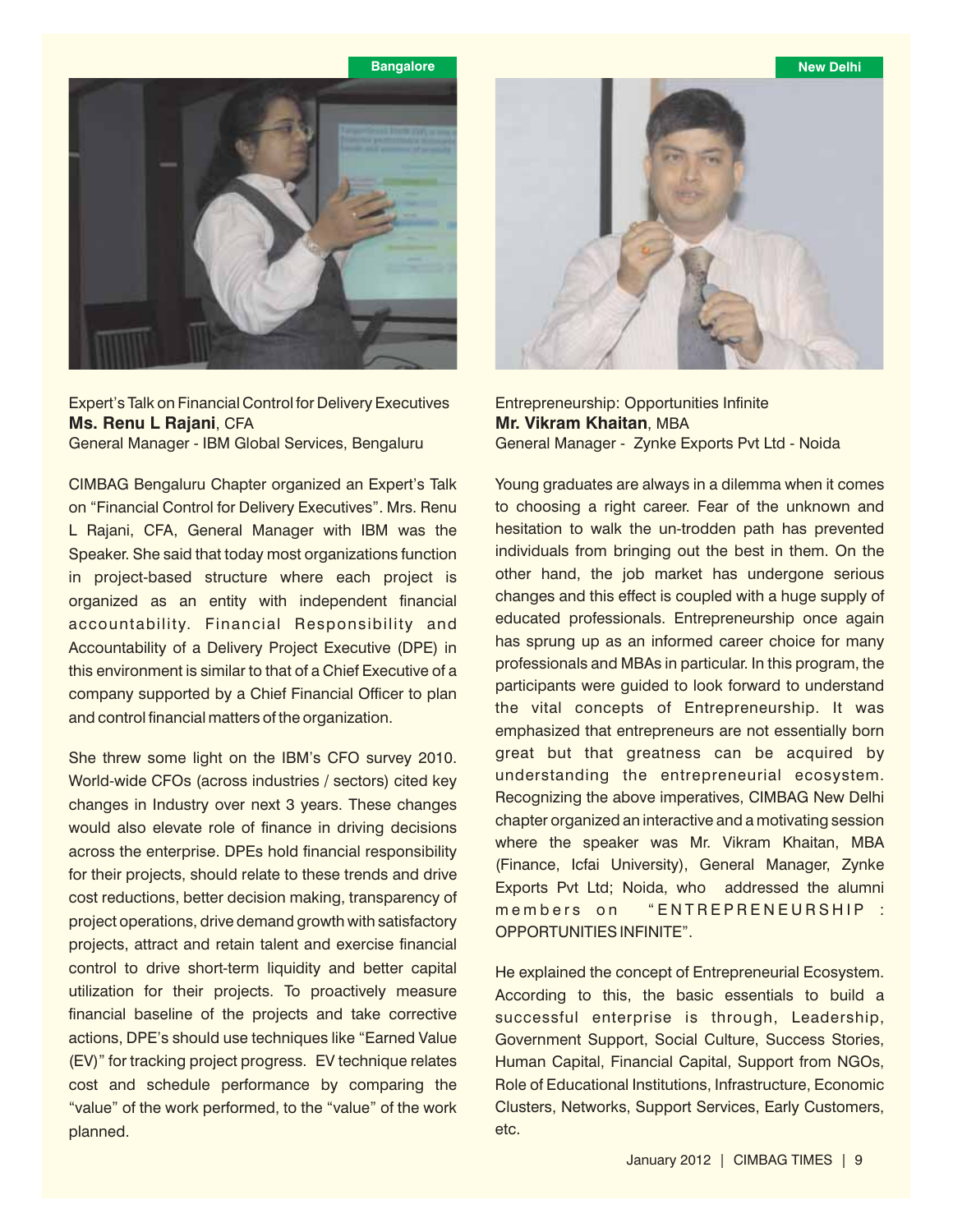## **Executive Committee Meetings**



## **Kolkata**

Executive Committee Meetings were also held in Ahmedabad, Hyderabad, New Delhi and Bengaluru.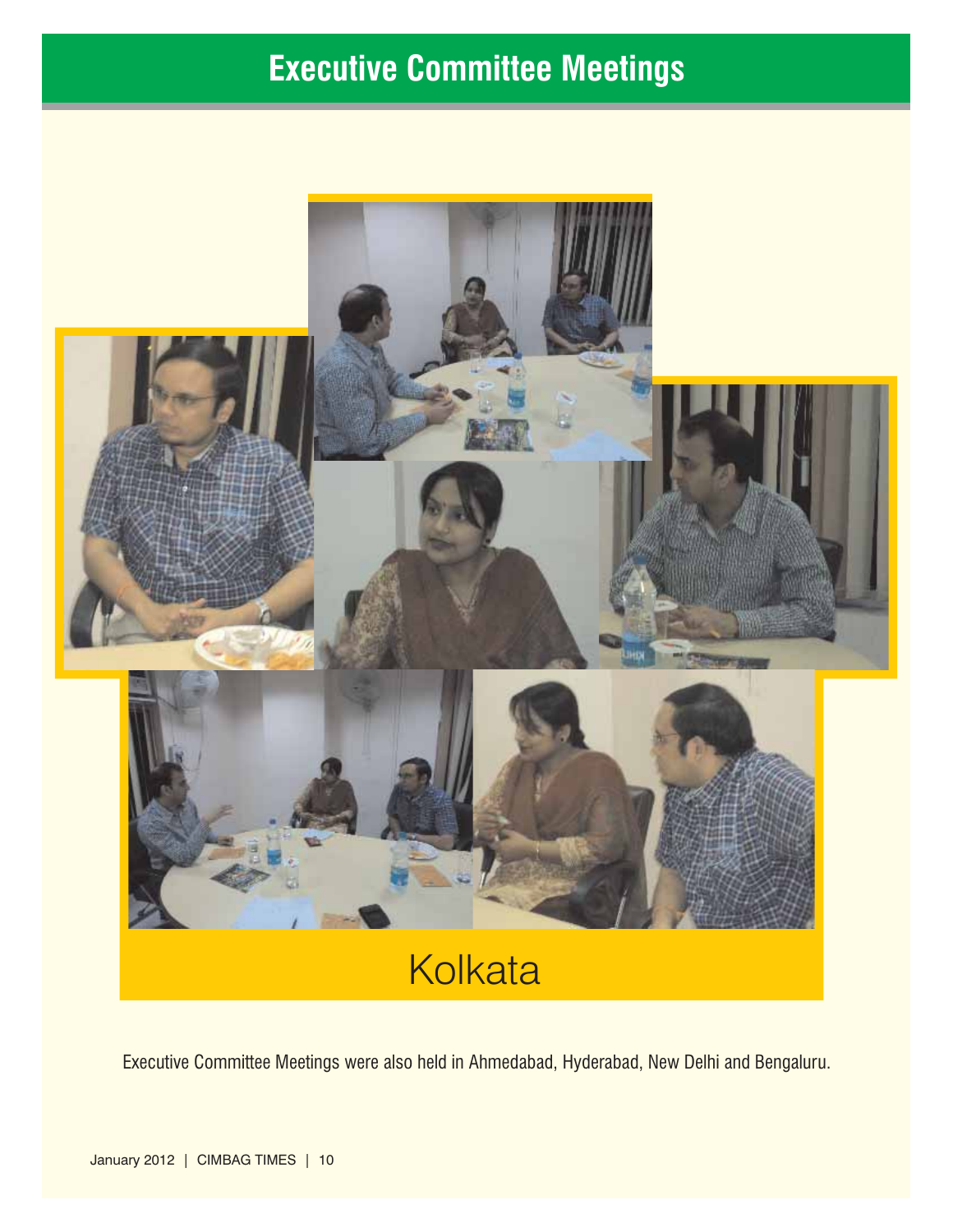### **Alumni Get-togethers**



Alumni Family Get-together & Dinner @ Ahmedabad



Alumni Family Get-together & Dinner @ Hyderabad



Alumni Get-together & Dinner @ Pune

![](_page_10_Picture_7.jpeg)

Alumni Family Grand Saturday Dinner @ Bengaluru

![](_page_10_Picture_9.jpeg)

Alumni Get-together & Dinner @ New Delhi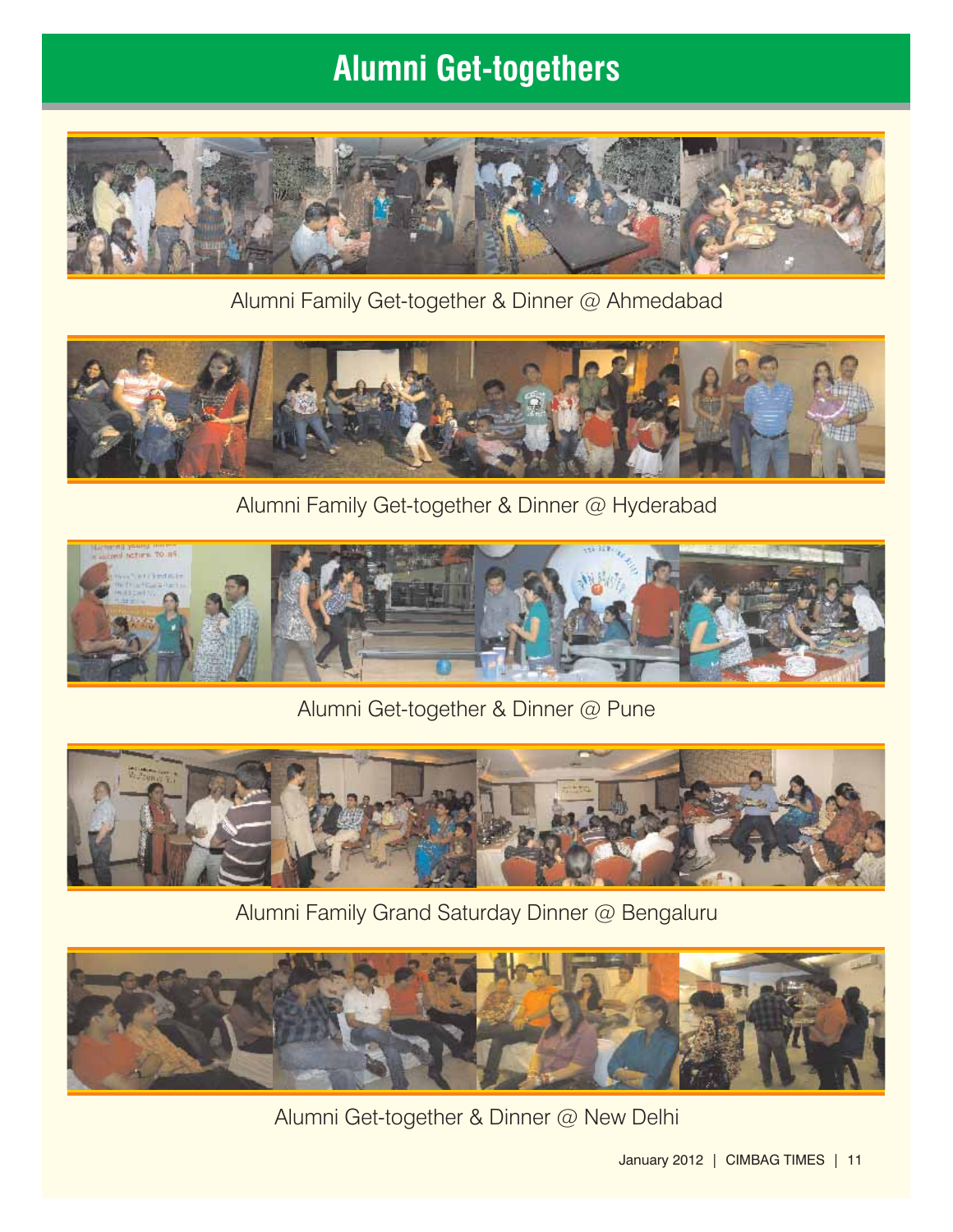### **Vacation**

Hotel. I was glad to see people use bicycles right in the city centre. It seems this tower like looking at "off the beaten track" locations.<br>extensively on the roads. This way I could building stood quard for over 600 year extensively on the roads. This way I could building stood guard for over 600 years and<br>cover all the major landmarks at Malmo, buitnessed the change from being a Danish pedalling across the city. The Turning Torso controlled city to a modern city in Sweden. This and a foodie. He writes his travel blogs on building caught my attention immediately. It is beguithed city to a modern city in S building caught my attention immediately. It is beautiful town has history written all over the http://arvind-kamath.blogspot.com. Arvind is based I.T. the tallest skyscraper in Sweden and the place what with majestic statues and castle like Nordic countries. Upon completion in 2005, it structures dotting the landscape. One can organization and has more than 20+ years of variable was the tallest residential building in the easily sight the nearest sea side tow was the tallest residential building in the easily sight the nearest sea side town located European Union. Its unique structure cannot be at Denmark from Helsingborg on a clear and partly due to his work assignment and the rest missed since it resembles twisted cubes. The sunny day. While the sunny of the sunny day with his family on holidays. He hopes to come strong chilly windy conditions aborted my<br>iourney after seeing this structure entity recople are very warm and friendly and speak start a venture in travel and living. His wife

Malmo and set up base at Helsingborg since giving them a miss since you can hardly arvindakamath@gmail.com.

General Manager – IBM there. Helsingborg is considered to be the back home. However the locals seem crazy Bangalore **fastest growing town in Sweden with a** about Indian food especially the Spices. population of just under 0.2 million. This Herring (fish) preparation is their National Food When I was asked to travel to Malmo in south beautiful seaside town has a history dating but Sweden by itself does not have a cuisine of version of the but Sweden by itself does not have a cuisine of version is instituted west Sweden on business, I did not even know more than 100 years and is today the eighth its own. The public transport system is just<br>Such a place existed on the globe. I had never largest city in Sweden I Joyed the onen e such a place existed on the globe. I had never largest city in Sweden. I loved the open extraordinary, be it the buses or trains. They are<br>travelled to the Nordics before and hence my boulevards and vast greenery of this s travelled to the Nordics before and hence my boulevards and vast greenery of this small almost always on time and of course less<br>ignorance could be excused. I later found out town. The Hotel where I staved offered a crowde ignorance could be excused. I later found out town. The Hotel where I stayed offered crowded. Since the traffic is less, I hardly<br>that Malmo is a seaside town located at South spacious rooms with kitchen facility encounter that Malmo is a seaside fown located at South spacious rooms with kitchen facility encountered any jams or honking on the<br>West Sweden, just 20 miles from Copenhagen spacious overlooking the Gardens Since the timing of stre West Sweden, just 20 miles from Copenhagen overlooking the Gardens. Since the timing of streets. Cycles are used extensively for<br>as the crow flies, but about 400 miles from the visit was just right (mid August) Loculd comm as the crow flies, but about 400 miles from the visit was just right (mid August), I could commuting which is also encouraged. Sweden<br>Stockholm, Malmo is the third largest city in the read the windows onen for fresh, and t Stockholm. Malmo is the third largest city in the keep the windows open for fresh and the perhaps has the highest Income tax rate<br>Sweden after Stockholm and Gothenburg with the unnolluted oxygen. I the mornings Loften the Sweden after Stockholm and Gothenburg with unpolluted oxygen. I the mornings, I often structure in the world but the Government appollation of the funds ventured out for brisk walk in the gardens and makes generous allocation of the funds

**Mr. Arvind Annu Kamath**, MBA the client I was visiting scheduled meetings connect them to the cuisine we are used to

![](_page_11_Picture_10.jpeg)

witnessed the change from being a Danish The author, Arvind Kamath is an avid traveler<br>controlled city to a modern city in Sweden This and a foodie. He writes his travel blogs on

Next day I was told that I need to move out of run by Sri Lankans or Bangladeshis, but worth him. He can be reached at

People are very warm and friendly and speak start a venture in travel and living. His wife journey after seeing this structure. Anita and son Anish also love travelling with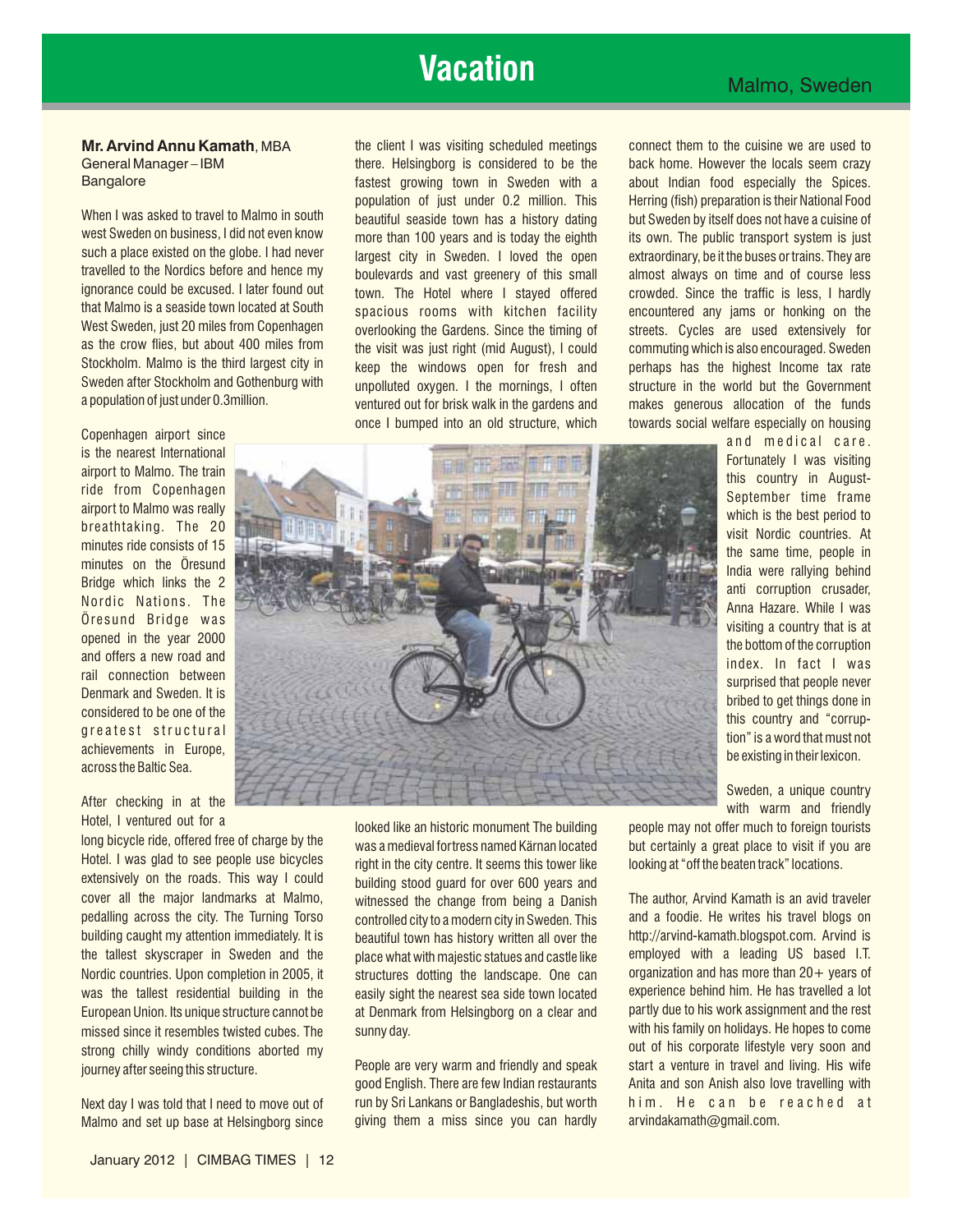### **Reflections | Achievement**

It's a great honor to be a member of the prestigious CIMBAG. I have read the June issue of CIMBAG Times. Newsletter has provided a great insight and encouragement in our career. The interview and seminars have helped a lot in providing information of upcoming events and helped in choosing a right career path. Publication of Various alumni events and personal achievements has encouraged us to carry on in our career. I appreciate the good work and efforts by the editing team of the magazine. Keep it up.

**- Alok Tiwari**, MBA, Bangalore

![](_page_12_Picture_3.jpeg)

The CIMBAG times is a good initiative taken by the alumni. Those who are working in top position in various Corporate's are inspiration for many. Their interviews etc. are actually motivating. Photographs of all the Alumni meetings helps in relishing those fun moments again. Columns like Happy moments and it's photographs in the end really make you feel connected. Overall it's a good initiative! keep up the good work.

- **Renuka Goyal**, MBA, New Delhi

It is a very good magazine. I liked it very much. Please organize nature treks like the members have done in Mumbai, for the alumni in the eastern part of the country. I have passed out MBA (Marketing) in May 2010.Icfai is a well-known university and i am proud to be a student of Icfai University. Presently i am working at Invida Pharmaceuticals as a team leader. It is a multinational company with HQ at Singapore.

- **Sunny Mukherjee**, MBA, Kolkata

![](_page_12_Picture_8.jpeg)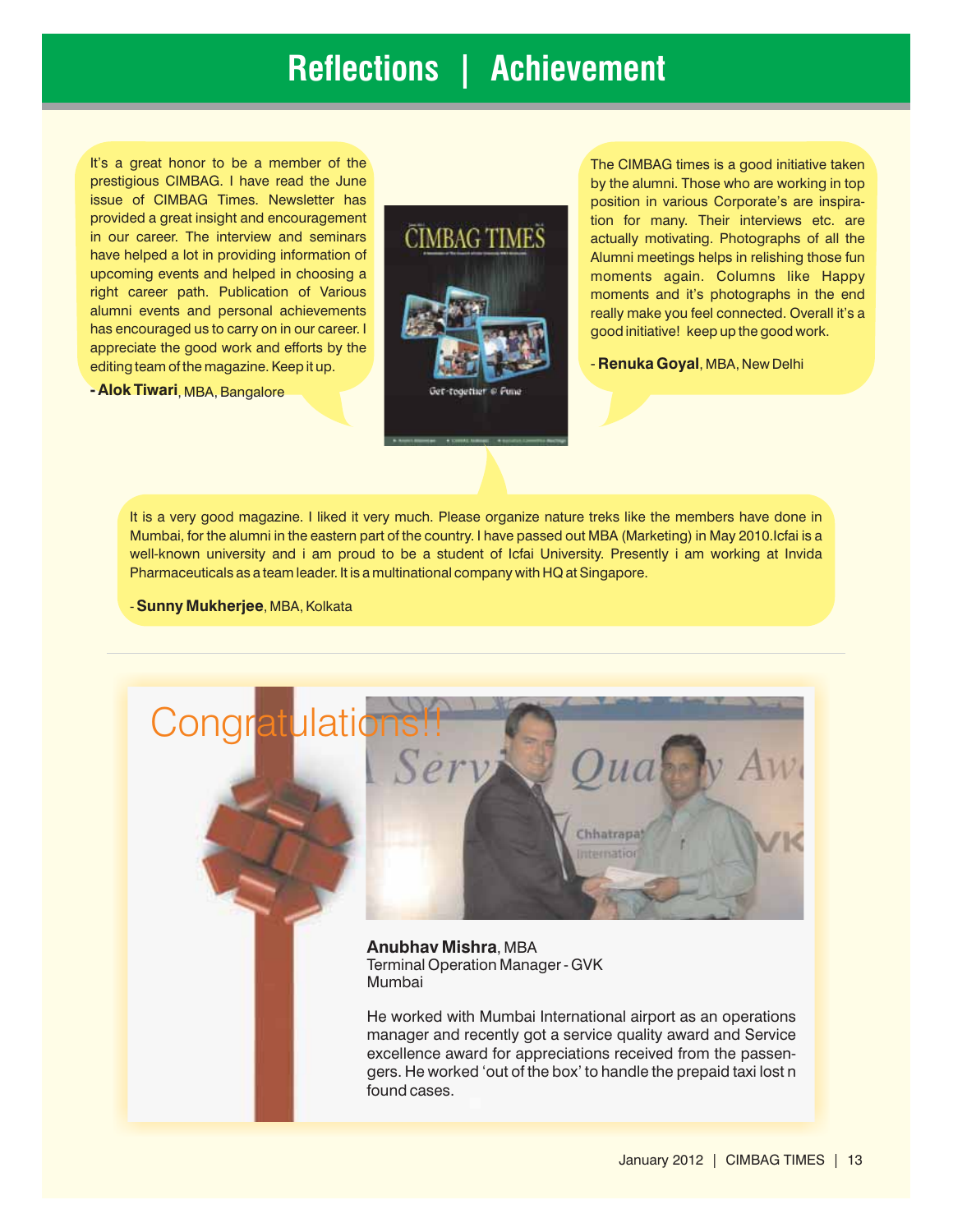### **Career Moves | Happy Moments**

![](_page_13_Picture_1.jpeg)

#### **Umesh Bhardwaj**, MBA

New Delhi Umesh Bhardwaj has been promoted as 'Assistant Manager' with Tata Power, Delhi Distribution Ltd.

**Rohit Pasari**, MBA **Kolkata** Mr. Rohit Pasari, MBA has recently joined as Cluster Head, Wealth Advisory & Investment Services at Edelweiss Capital Ltd. Earlier he worked with Prabhudas Lillahar Pvt. Ltd. as Regional Head, Portfolio Management Services.

![](_page_13_Picture_5.jpeg)

![](_page_13_Picture_6.jpeg)

#### **Ms. Anindita Saha**, MBA

**Kolkata** 

Ms. Anindita Saha, MBA has recently been promoted as Assistant Professor at Techno India. Prior to this she was a Lecturer.

![](_page_13_Picture_10.jpeg)

**Priyankush Ghosh**, MBA, Kolkata tied the knot with **Debosmita.**

![](_page_13_Picture_12.jpeg)

**Alok Tiwari**, MBA and **Jyoti**, Bengaluru blessed with twins (a baby boy and a baby girl).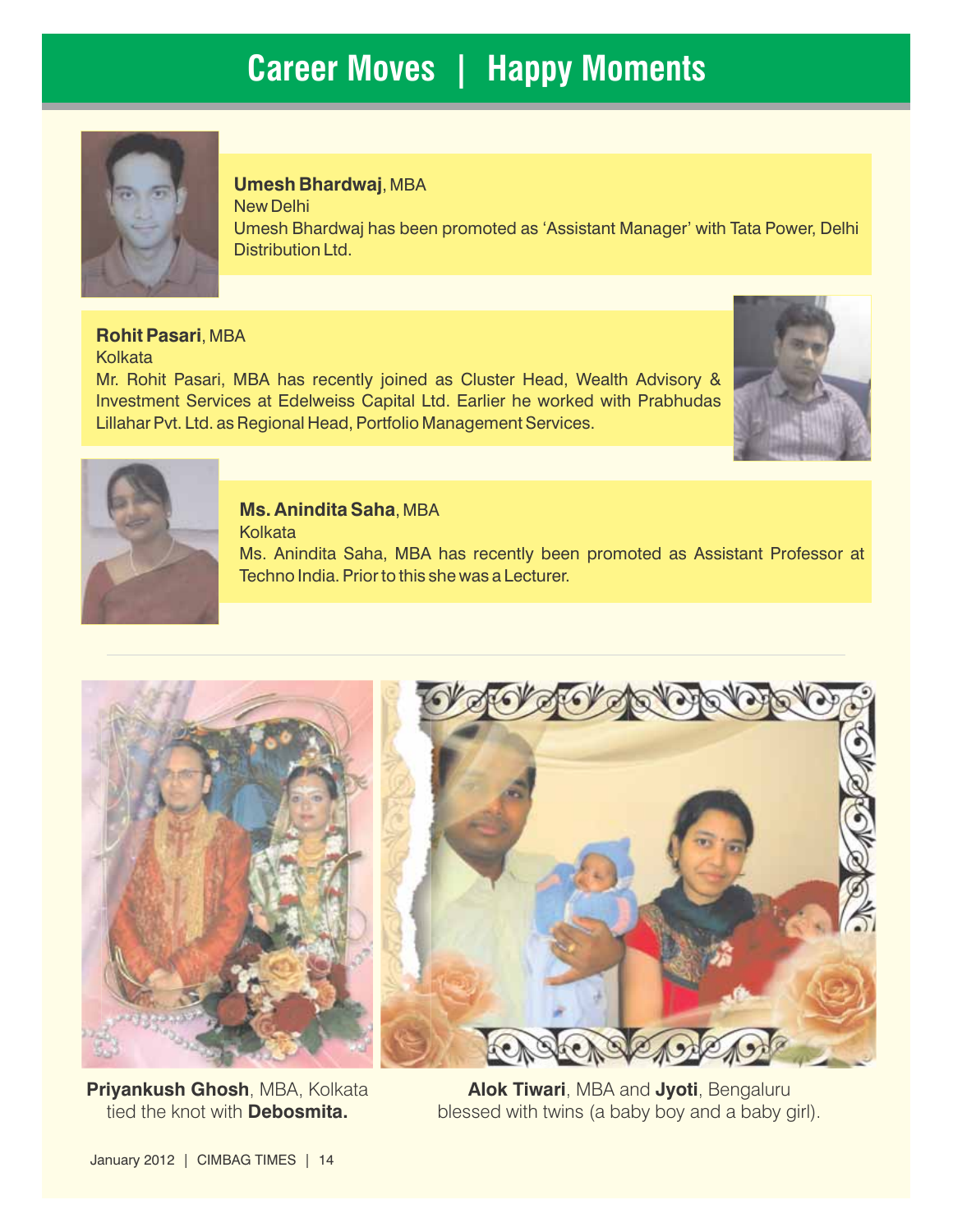| Position                                                                                    | <b>Company Name</b>                                       | Location                |
|---------------------------------------------------------------------------------------------|-----------------------------------------------------------|-------------------------|
| Asst. Marketing Manager                                                                     | Gitanjali Lifestyle Ltd                                   | Mumbai                  |
| Manager - Sales                                                                             | Groz Engineering Tools Pvt. Ltd                           | POSTINGS<br>Gurgaon     |
| DGM-Sales, AGM-Sales,<br>Sales Manager-International,<br><b>Retail Sales Manager</b>        | Nahar Group                                               | Mumbai                  |
| <b>General Manager - Sales</b>                                                              | Nahid Foils Pvt. Ltd                                      | <b>New Delhi</b>        |
| <b>Finance Manager</b>                                                                      | Speciality Silica Pvt. Ltd                                | <b>New Delhi</b>        |
| <b>Assistant Manager Finance</b>                                                            | Sujana Universal Industries Ltd                           | Hyderabad               |
| Recruitment of Marketing Officers on<br>Contract                                            | <b>CanFin Homes Ltd</b>                                   | <b>Bangalore</b>        |
| <b>Business Analyst</b>                                                                     | LearningMate Solutions Pvt Ltd                            | Mumbai                  |
| <b>Key Account Manager</b>                                                                  | Music Broadcast Private Limited                           | Hyderabad               |
| Manager HR-Corporate                                                                        | Executive Tracks Associates (P) Ltd                       | Mumbai                  |
| <b>Senior Manager Marketing</b>                                                             | Client of Busisol Sourcing India Pvt Ltd                  | Mumbai                  |
| Assistant Manager-HR, Admin &<br><b>Industrial Relation</b>                                 | <b>SGS India Pvt.Ltd</b>                                  | Kolkata                 |
| Pre-sales                                                                                   | <b>Accel Frontline Limited</b>                            | Chennai                 |
| Senior Manager - Corporate HR                                                               | <b>Client of Executive Tracks Associates</b><br>$(P)$ Ltd | Chennai                 |
| <b>Business Development Executive</b>                                                       | Usha Martin Education & Solutions Ltd                     | Durgapur                |
| <b>Marketing Head</b>                                                                       | Amtek Auto Ltd                                            | Gurgaon                 |
| Manager - Customer Service -<br>International Sales, Dy. Mgr-<br><b>International Sales</b> | <b>GROZ</b>                                               | Gurgaon                 |
| Manager-HR, Sr.Sales Executive,<br><b>Corporate Communication Sr. Executive</b>             | <b>BCC Infrastructures Pvt. Ltd</b>                       | <b>New Delhi</b>        |
| Manager Training and Development                                                            | Krishidhan Seeds Private limited                          | Pune                    |
| <b>Admin Manager</b>                                                                        | <b>Finolex Cables Ltd</b>                                 | Pune                    |
| <b>HR</b> Trainee                                                                           | Brigade Corporation India Pvt. Ltd.                       | Hyderabad/ Secunderabad |
| Revenue Assurance Team Lead                                                                 | <b>Reliance Communications Ltd</b>                        | Mumbai                  |
| <b>Territory Manager &amp; Area Sales</b><br>Manager                                        | <b>Somany Ceramics Limited</b>                            | Chennai                 |

For more details on jobs please log on to www.cimbag.org

![](_page_14_Picture_2.jpeg)

For missing copies download from www.cimbag.org